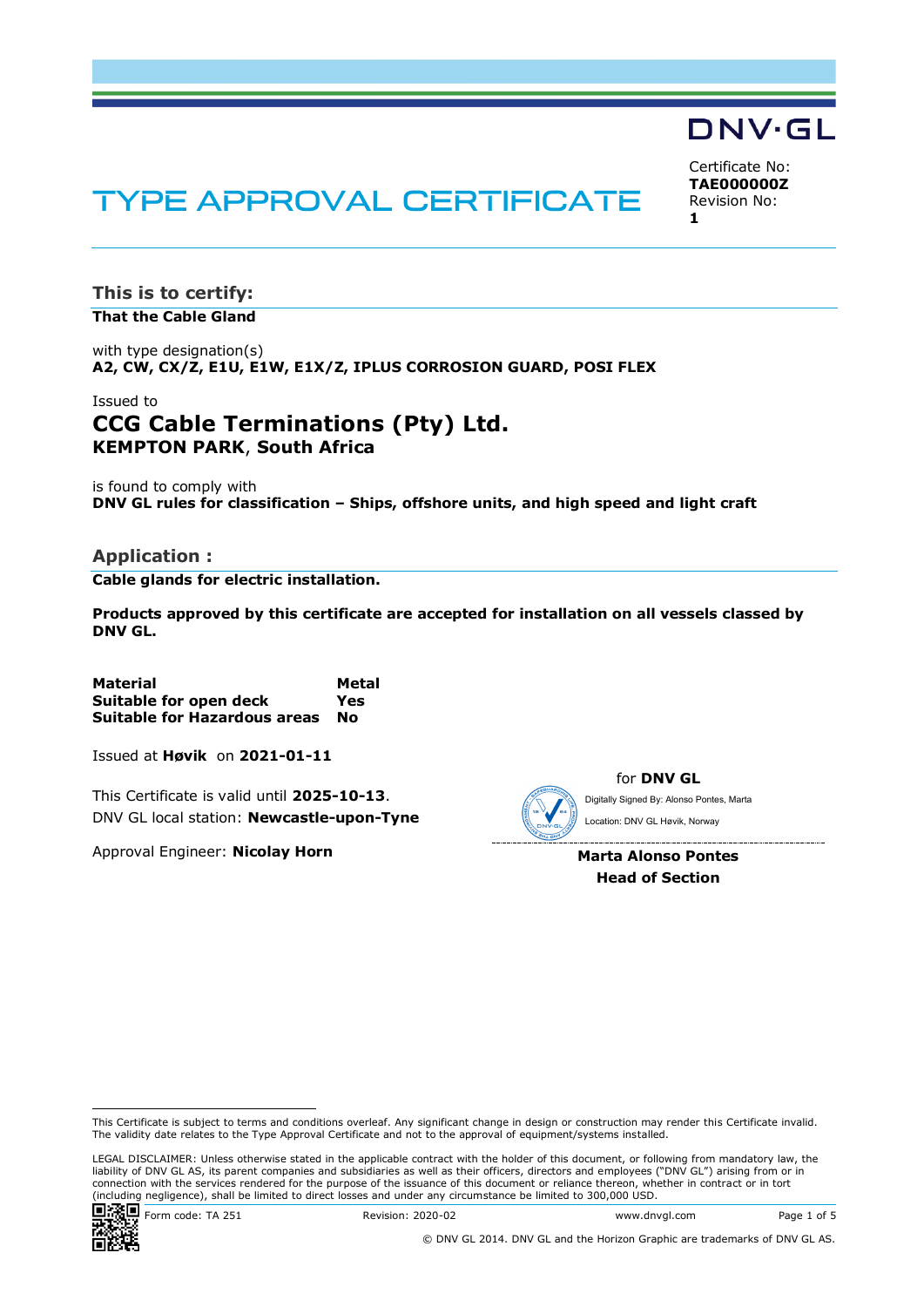# **Product description**

Cable glands for electric installation

| <b>Type</b>           | <b>A2</b> (LSOH) (EMC) (IE)                                          |  |
|-----------------------|----------------------------------------------------------------------|--|
| Application           | The A2 cable gland is used to terminate unarmoured cables into       |  |
|                       | enclosures. It has a seal that acts against the cable sheath. The A2 |  |
|                       | cable gland is supplied with a sealing washer as standard.           |  |
| Design Specification  | IEC 62444                                                            |  |
| Variants              | LSOH - Fitted with Low Smoke, Zero Halogen seals.                    |  |
|                       | EMC - Fitted with an internal earthing washer.                       |  |
|                       | IE - Fitted with an external earth stud.                             |  |
| Operating temperature | -65°C to +120°C (to +175°C with high temperature seals)              |  |
| Ingress protection    | IP66, IP67, IP68                                                     |  |
| Gland material        | Brass (marine grade nickel plated), Stainless steel or aluminium     |  |
| Seal material         | Thermoset elastomer (silicone for high temperature seals)            |  |
| Gland sizes           | 16ss, 20ss, 20s, 20, 25s, 25, 32s, 32, 40s, 40, 50s, 50, 63s, 63,    |  |
|                       | 75s, 75, 80, 90s, 90, 100, 110, 120, 130                             |  |
| Data sheet            | 0535A2_IN010518, 0552A2LSOH_LS010518E,                               |  |
| Assembly drawing No.  | 053500-053513-S RANGE Rev 1                                          |  |
|                       |                                                                      |  |
| <b>Type</b>           | $CW$ (LSOH) (INS)(IE)                                                |  |
| Application           | The CW cable gland is used to terminate armoured cables into         |  |
|                       | enclosures with threaded entries, or unthreaded entries where the    |  |
|                       | gland is secured with a locknut. The CW cable gland is supplied with |  |
|                       | a sealing washer as standard.                                        |  |
| Design Specification  | IEC 62444                                                            |  |
| Variants              | LSOH - Fitted with Low Smoke, Zero Halogen seal.                     |  |
|                       | INS - Fitted with an insulator to give electrical isolation.         |  |
|                       | IE - Fitted with an Integrated Earth stud.                           |  |
| Operating temperature | -20° C to +125° C (to +175°C with high temperature seals)            |  |
| Ingress protection    | IP66                                                                 |  |
| Gland material        | Brass (marine grade nickel plated), Stainless steel or aluminium     |  |
| Seal material         | Thermoset elastomer (silicone for high temperature seals)            |  |
| Gland sizes           | 16ss, 20ss, 20s, 20, 25s, 25, 32s, 32, 40s, 40, 50s, 50, 63s, 63,    |  |
|                       | 75s, 75, 80s, 80, 90s, 90, 100, 115, 120, 130.                       |  |
| Data sheet            | GI050614E                                                            |  |
| Assembly drawing No.  | E.00.00.06.000                                                       |  |
|                       |                                                                      |  |
| <b>Type</b>           | CX / Z (INS)                                                         |  |
| Application           | The CX / CZ cable gland is used to terminate braided and steel tape  |  |
|                       | armoured cables into enclosures with threaded entries, or            |  |

|                       | armoured cables into enclosures with threaded entries, or<br>unthreaded entries where the gland is secured with a locknut. The<br>CX / CZ cable gland is supplied with a sealing washer as standard. |  |
|-----------------------|------------------------------------------------------------------------------------------------------------------------------------------------------------------------------------------------------|--|
| Design Specification  | IEC 62444                                                                                                                                                                                            |  |
| Variants              | INS – Fitted with an insulator to give electrical isolation.                                                                                                                                         |  |
| Operating temperature | $-20^{\circ}$ C to $+125^{\circ}$ C                                                                                                                                                                  |  |
| Ingress protection    | IP66                                                                                                                                                                                                 |  |
| Gland material        | Brass (marine grade nickel plated), Stainless steel or aluminium                                                                                                                                     |  |
| Seal material         | Thermoset elastomer (silicone for high temperature seals)                                                                                                                                            |  |
| Gland sizes           | 20ss, 20s, 20, 25, 32, 40, 50, 63, 75, 80, 90.                                                                                                                                                       |  |
| Data sheet            | GI090914E                                                                                                                                                                                            |  |
| Assembly drawing No.  | 051300-051309                                                                                                                                                                                        |  |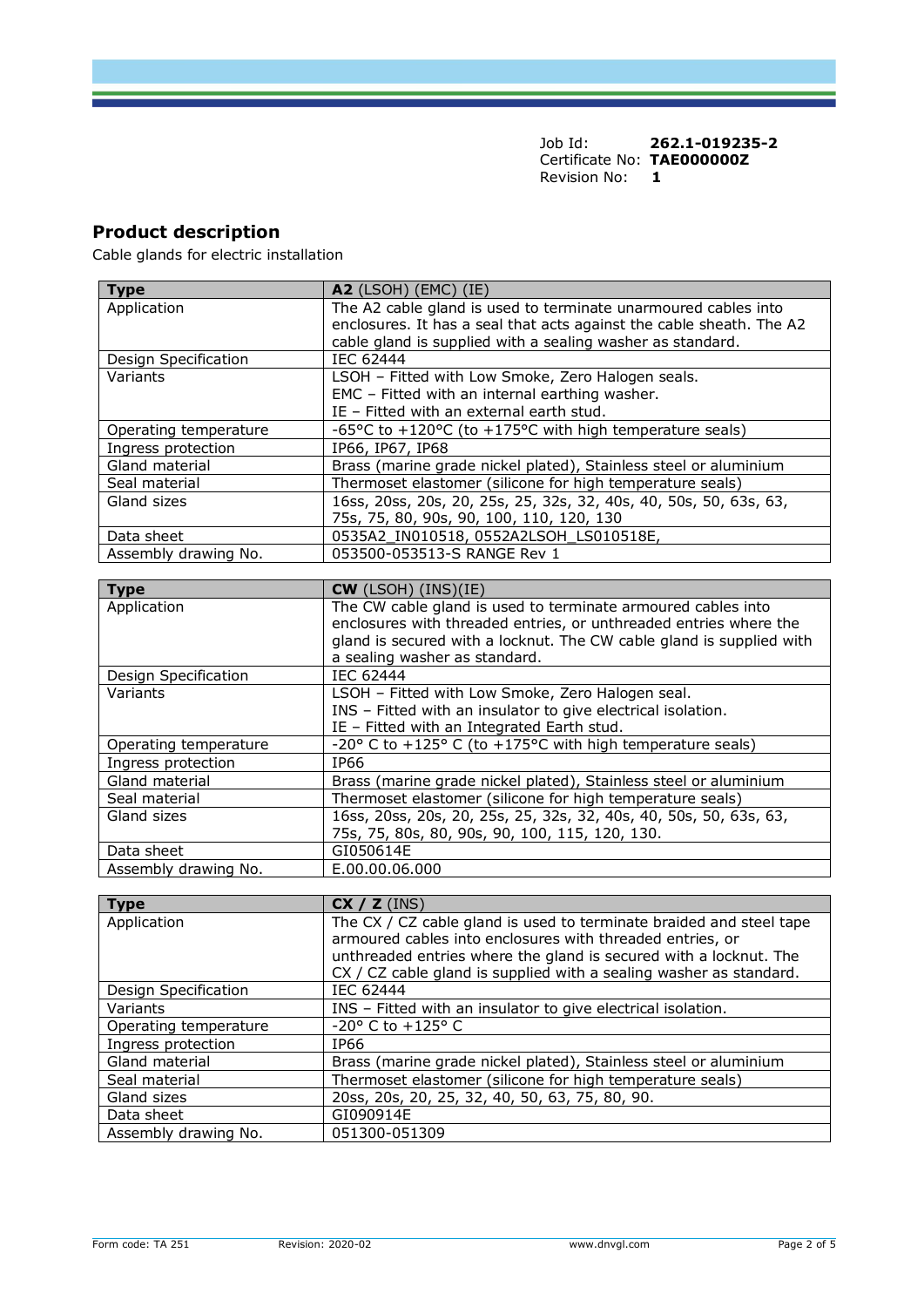| <b>Type</b>           | E1U                                                                                                                                                                                                        |
|-----------------------|------------------------------------------------------------------------------------------------------------------------------------------------------------------------------------------------------------|
| Application           | The E1U cable gland is used to terminate SWA, braid or tape<br>armoured cables into enclosures with threaded entries or unthreaded<br>entries where the gland is secured with a locknut. It has seals that |
|                       | acts against both the inner and outer sheaths of the cable. The E1U<br>cable gland is supplied with a sealing washer as standard.                                                                          |
| Design Specification  | <b>IEC 62444</b>                                                                                                                                                                                           |
| Variants              | None                                                                                                                                                                                                       |
| Operating temperature | -65°C to +120°C (to +175°C with high temperature seals)                                                                                                                                                    |
| Ingress protection    | IP66, IP67, IP68                                                                                                                                                                                           |
| Gland material        | Brass (marine grade nickel plated), Stainless steel or aluminium                                                                                                                                           |
| Seal material         | Thermoset elastomer (silicone for high temperature seals)                                                                                                                                                  |
| Gland sizes           | 16ss, 20ss, 20s, 20, 25s, 25, 32s, 32, 40s, 40, 50s, 50, 63s, 63,<br>75s, 75, 80, 90s, 90, 100                                                                                                             |
| Data sheet            | 0508E1U IN010518E                                                                                                                                                                                          |
| Assembly drawing No.  | 0508-ASSY 00                                                                                                                                                                                               |

| Type                  | <b>E1W</b> (LSOH)(VS) (INS)(IE)                                                                                                                                                                                                                                                                                              |
|-----------------------|------------------------------------------------------------------------------------------------------------------------------------------------------------------------------------------------------------------------------------------------------------------------------------------------------------------------------|
| Application           | The E1W cable gland is used to terminate armoured cables into<br>enclosures with threaded entries, or unthreaded entries where the<br>gland is secured with a locknut. It has seals that act against both the<br>inner and outer sheaths of the cable. The E1W cable gland is<br>supplied with a sealing washer as standard. |
| Design Specification  | IEC 62444                                                                                                                                                                                                                                                                                                                    |
| Variants              | LSOH - Fitted with Low Smoke, Zero Halogen seals.<br>VS - Fitted with an internal electrical continuity disc so that the<br>gland can be used with cables that have copper tape screening or<br>Lead bedding.<br>INS - Fitted with an insulator to give electrical isolation.<br>IE - Fitted with an Integrated Earth stud.  |
| Operating temperature | $-20^{\circ}$ C to $+125^{\circ}$ C (to $+175^{\circ}$ C with high temperature seals)                                                                                                                                                                                                                                        |
| Ingress protection    | IP66, IP67 IP68                                                                                                                                                                                                                                                                                                              |
| Gland material        | Brass (marine grade nickel plated), Stainless steel or aluminium                                                                                                                                                                                                                                                             |
| Seal material         | Thermoset elastomer                                                                                                                                                                                                                                                                                                          |
| Gland sizes           | 16ss, 20ss, 20s, 20, 25, 32, 40, 50, 63, 75, 80, 90, 100, 115, 120,<br>130.                                                                                                                                                                                                                                                  |
| Data sheet            | GI121014E 0528E1WLSOH_LS010518E, 0558E1WINS_SE010518E,<br>0518E1WIE_SE010518E,                                                                                                                                                                                                                                               |
| Assembly drawing No.  | 051800 - 051813 01 / 052800 - 052813 00                                                                                                                                                                                                                                                                                      |

| <b>Type</b>           | E1X/Z                                                                                   |
|-----------------------|-----------------------------------------------------------------------------------------|
| Application           | The E1X/Z cable gland is used to terminate braided and steel tape                       |
|                       | armoured cables into enclosures with threaded entries, or                               |
|                       | unthreaded entries where the gland is secured with a locknut. It has                    |
|                       | seals that act against both the inner and outer sheaths of the cable.                   |
|                       | The E1X/Z cable gland is supplied with a sealing washer as standard.                    |
| Design Specification  | IEC 62444                                                                               |
| Operating temperature | -20 $\degree$ C to +125 $\degree$ C C (to +175 $\degree$ C with high temperature seals) |
| Ingress protection    | IP66, IP67 IP68                                                                         |
| Gland material        | Brass, nickel plated brass, stainless steel or aluminium                                |
| Seal material         | Thermoset elastomer (silicone for high temperature seals)                               |
| Gland sizes           | 20ss, 20s, 20, 25, 32, 40, 50, 63, 75, 80, 90.                                          |
| Data sheet            | 0517E1XZ IN010518E                                                                      |
| Assembly drawing No.  | 0517-ASSY 00                                                                            |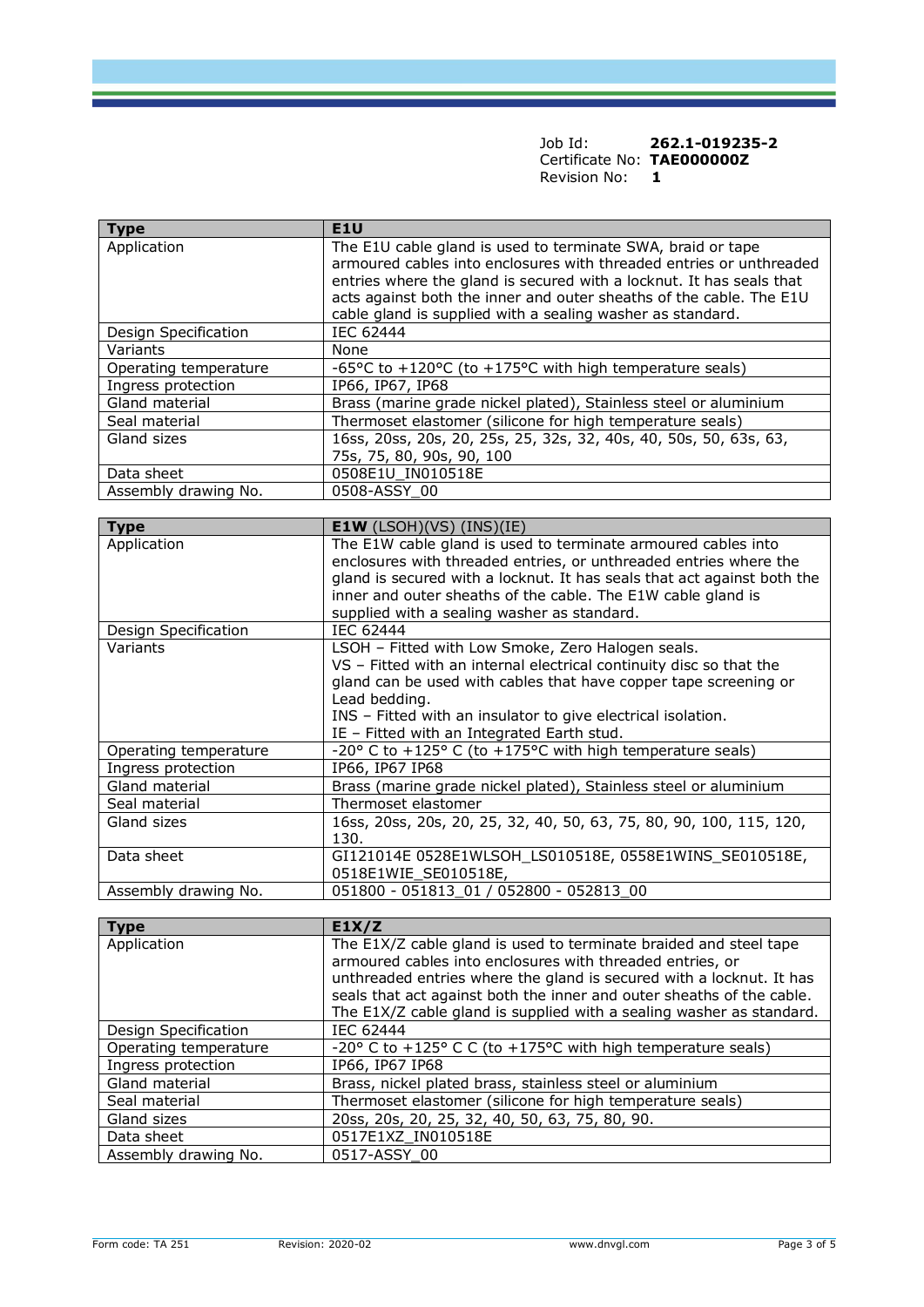| <b>Type</b>           | <b>IPLUS CORROSION GUARD</b>                                                                                                                                                                                                                                                                                                                                                                             |
|-----------------------|----------------------------------------------------------------------------------------------------------------------------------------------------------------------------------------------------------------------------------------------------------------------------------------------------------------------------------------------------------------------------------------------------------|
| Application           | The IPLUS CORROSION GUARD cable gland is used to terminate<br>armoured cables into enclosures with threaded entries or unthreaded<br>entries where the gland is secured with a locknut. It is intended for<br>use in highly corrosive and wet locations. It has two seals that acts<br>against the cable sheath. The IPLUS CORROSION GUARD cable gland<br>is supplied with a sealing washer as standard. |
| Design Specification  | IEC 62444                                                                                                                                                                                                                                                                                                                                                                                                |
| Operating temperature | $-20^{\circ}$ C to $+125^{\circ}$ C                                                                                                                                                                                                                                                                                                                                                                      |
| Ingress protection    | IP66, IP67 IP68                                                                                                                                                                                                                                                                                                                                                                                          |
| Gland material        | Nickel plated brass with a glass reinforced polyester (PBT) outer<br>body.                                                                                                                                                                                                                                                                                                                               |
| Seal material         | Thermoset elastomer                                                                                                                                                                                                                                                                                                                                                                                      |
| Gland sizes           | 16ss, 20ss, 20s, 20, 25, 32, 40, 50, 63, 75.                                                                                                                                                                                                                                                                                                                                                             |
| Data sheet            | 0546IPLUS CP150818                                                                                                                                                                                                                                                                                                                                                                                       |
| Assembly drawing No.  | 0546-ASSY 00                                                                                                                                                                                                                                                                                                                                                                                             |

| <b>Type</b>           | <b>POSI FLEX</b>                                                       |
|-----------------------|------------------------------------------------------------------------|
| Application           | The POSI FLEX cable gland is used to terminate unarmoured cables       |
|                       | into with threaded entries or unthreaded entries where the gland is    |
|                       | secured with a locknut. It is intended for use in highly corrosive and |
|                       | wet locations. It has a seal that acts against the cable sheath. The   |
|                       | POSI FLEX cable gland is supplied with a sealing washer as standard.   |
| Design Specification  | IEC 62444                                                              |
| Operating temperature | $-20^{\circ}$ C to $+125^{\circ}$ C                                    |
| Ingress protection    | IP66, IP67 IP68                                                        |
| Gland material        | Nickel plated brass encapsulated in glass reinforced polyester (PBT).  |
| Seal material         | Thermoset elastomer                                                    |
| Gland sizes           | 20ss, 20s, 20, 25, 32, 40.                                             |
| Data sheet            | GI180214                                                               |
| Assembly drawing No.  | 053800-053804                                                          |

| <b>Optional accessories</b>                   | Adaptors, reducers, unions, connectors, stopper plugs                                                                                                                                                                                                                                                                                                                                                                                                                                                                                                                                                                                                           |  |
|-----------------------------------------------|-----------------------------------------------------------------------------------------------------------------------------------------------------------------------------------------------------------------------------------------------------------------------------------------------------------------------------------------------------------------------------------------------------------------------------------------------------------------------------------------------------------------------------------------------------------------------------------------------------------------------------------------------------------------|--|
| Application                                   | Adaptors & reducers are used to change a thread size or type.<br>Unions are used to change a male thread to a female thread of the<br>same or different size/type.<br>Couplers are used to change a female thread to a male one of the<br>same or different size / type.<br>Hex head and dome head plugs are used to blank off threaded<br>entries.<br>Stopper plugs are used to blank off threaded entries without the use<br>of a headed section. They are tightened with an Allan key and there<br>are two versions - one where the plug is tightened from the outside<br>of the enclosure and the other where it is tightened from inside the<br>enclosure. |  |
| Certification                                 | IECEx, ATEX                                                                                                                                                                                                                                                                                                                                                                                                                                                                                                                                                                                                                                                     |  |
| Operating temperature                         | $-20^{\circ}$ C to $+125^{\circ}$ C                                                                                                                                                                                                                                                                                                                                                                                                                                                                                                                                                                                                                             |  |
| Ingress protection                            | IP66, IP67 IP68                                                                                                                                                                                                                                                                                                                                                                                                                                                                                                                                                                                                                                                 |  |
| Material                                      | Brass (nickel plated), stainless steel or aluminium                                                                                                                                                                                                                                                                                                                                                                                                                                                                                                                                                                                                             |  |
| A2, CW, CX / CZ, $E1W$ ,<br>E1X/Z, POSI FLEX. | Earth tags, locknut, serrated washer, shroud.                                                                                                                                                                                                                                                                                                                                                                                                                                                                                                                                                                                                                   |  |
| IPLUS CORROSION GUARD,                        | Earth tags, locknut, serrated washer.                                                                                                                                                                                                                                                                                                                                                                                                                                                                                                                                                                                                                           |  |
| <b>POSI FLEX</b>                              | Posi Flex spanner                                                                                                                                                                                                                                                                                                                                                                                                                                                                                                                                                                                                                                               |  |

Variants of the products listed in this certificate where the core functions and protection systems are unchanged are also covered by the certificate.